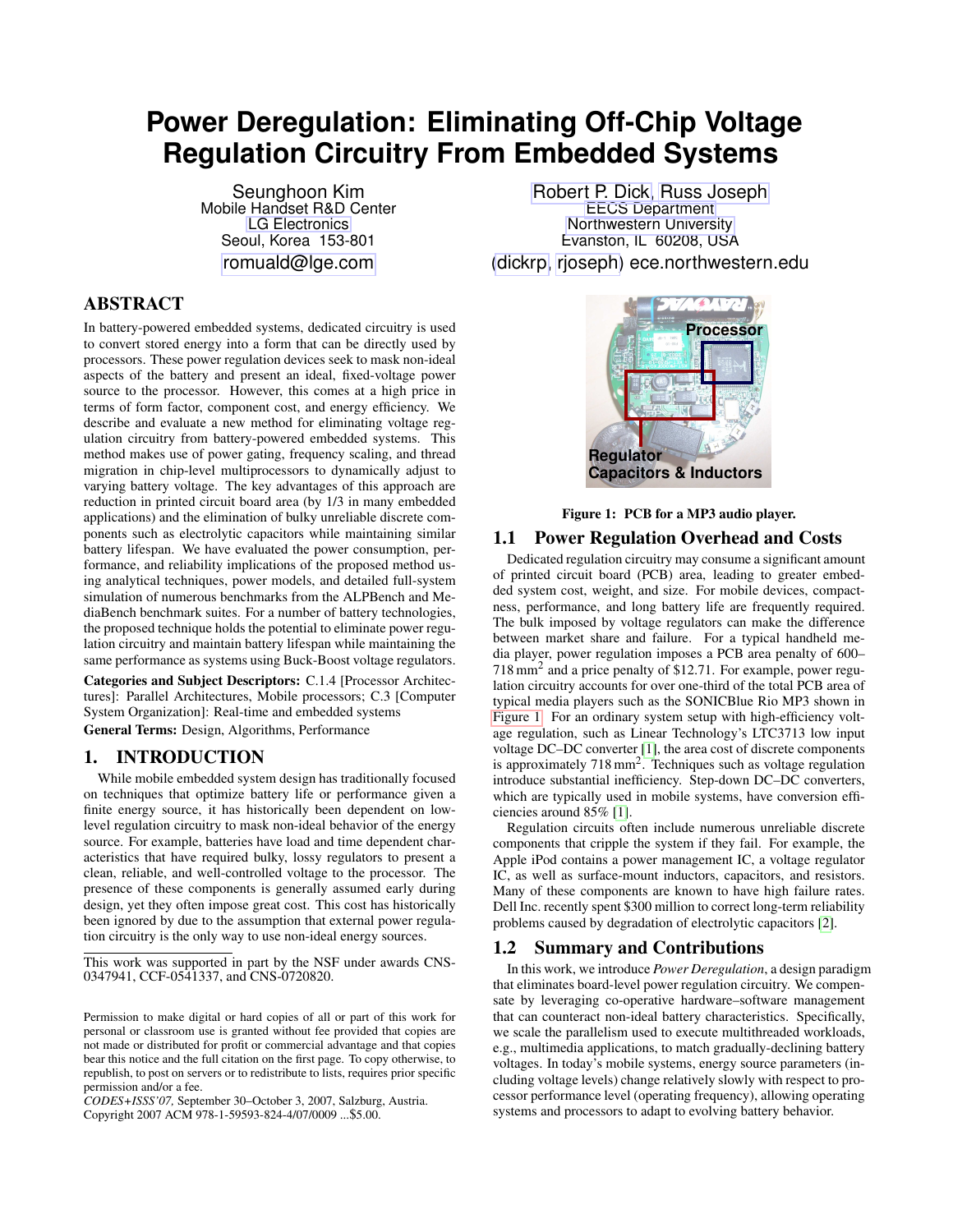

<span id="page-1-0"></span>Figure 2: Power Deregulation procedure.

This is the first work to propose using dynamic chip multiprocessor (CMP) core activation and frequency scaling to adapt to voltage reduction during battery use. In contrast to conventional dynamic voltage frequency scaling (DVFS) approaches, we forego DC–DC voltage conversion. This prevents us from directly selecting a voltage/frequency operating point, but we compensate by scaling parallelism appropriately. By avoiding the regulation circuitry, we reduce the PCB size by approximately 30% and eliminate voltage regulator energy overhead which is commonly 85% for standard buck converters [\[1\]](#page-5-0). Our technique leverages chip multiprocessors, but is not the sole motivation for CMPs in the embedded domain; multi-core processors are seeing increasing use in embedded applications due to their good power efficiency, e.g., recent Apple iPods use dual core ARM processors. This trend is likely to continue in the future [\[3\]](#page-5-2). We have used detailed multiprocessor simulation to evaluate the performance and power consumption impacts of the proposed technique for numerous multimedia and pattern recognition applications. For embedded systems containing CMPs, the proposed technique is capable of significantly reducing embedded system PCB area and eliminating unreliable discrete components while maintaining the same performance as a regulated system. Battery lifespans are generally similar with or without the technique. For some battery technologies, Power Deregulation increases battery lifespan.

#### 2. RELATED WORK AND BACKGROUND

Deregulated CMPs require scheduling and process migration in order to adapt to varying output battery voltages. This work builds on dynamic voltage and frequency scaling techniques [\[4,](#page-5-3) [5,](#page-5-4) [6,](#page-5-5) [7,](#page-5-6) [8\]](#page-5-7). Numerous existing embedded systems operate directly from raw battery outputs without voltage regulation, many popular sensor network nodes [\[9\]](#page-5-8). For example, the Telos ultra low-power wireless node [\[10\]](#page-5-9) uses unregulated MSP430 RISC processors [\[11\]](#page-5-10). By using a clock frequency that provides great timing slack at high operating voltages, operation can continue during most of the useful life of the battery. These processors also incorporate monitors permitting software to react to long-term changes in battery voltage. The technique proposed in this paper builds on a concept long known to embedded systems designers: careful design in which both processor and power supply are considered can sometimes eliminate the need for voltage regulation circuitry. However, existing unregulated embedded systems rely on uniprocessors with performance margins large enough to maintain acceptable performance even when underclocked, thereby imposing tight limitations on performance or resulting in short battery lifespans. The proposed Power Deregulation technique exploits increasingly-prevalent multi-core processors to permit superior power and performance.

# 3. POWER DEREGULATION

In the proposed Power Deregulation technique, a processor is attached directly to the battery. This results in form factor and efficiency improvements. However, removal of power supply regulation circuitry complicates the problem of matching computational resources to their energy supplies. Embedded systems using



<span id="page-1-1"></span>Figure 3: Activation of additional processors.

the proposed technique must respond to changing power supply voltage while continuously providing adequate performance. [Fig](#page-4-0)[ure 9](#page-4-0) illustrates a typical battery discharge curve; voltage decreases with time, i.e., energy use, thereby increasing combinational path delay. In order to maintain reliable operation during battery discharge, operating frequency must progressively decrease. We assume the presence of on-chip voltage sensors that can dynamically adjust clock frequency in response to very slowly reducing battery voltage [\[8,](#page-5-7) [12,](#page-5-11) [13,](#page-5-12) [14\]](#page-5-13). As battery voltage declines, so does single-thread performance. We compensate by progressively activating additional processor cores, thereby increasing available thread-level parallelism.

Figures [2](#page-1-0) and [3](#page-1-1) outline power deregulation and provide a conceptual time line for a deregulated system. Peak performance decreases as battery voltage decreases; to compensate, deregulation enables additional processor cores and redistributes computation. This allows a deregulated system to maintain a constant level of performance without a voltage regulator. Following activation of additional cores, there may be surplus instruction throughput capacity to service tasks in the system. Allowing the processor cores to remain fully powered during these idle periods would be wasteful. Consequently, deregulation uses sleep modes to improve energy efficiency, as shown in [Figure 3.](#page-1-1) Sleep modes are low-power states that can be used to reduce power consumption during time periods when computation is not required. As the battery depletes, voltage and frequency slowly decrease, increasing the time needed to complete a given task. This reduces the available sleep period. This process continues until there is no remaining slack and at this point another processor must be activated.

In this work, we set the performance requirement to 85% of a single processor core at its maximum frequency. In general, this performance tolerance can be adjusted based on workload properties and overall design goals. Whenever performance approaches this required level, the operating system activates an additional processor core to compensate. Operating system thread migration is used to distribute the workload appropriately. Note that battery voltage decreases gradually (∼0.5 mV/s) as energy is consumed.

The fundamental difference between our approach and the passive dynamic frequency scaling implemented in ultra-low power systems like Telos is that we *enable additional cores to compensate* for performance that would otherwise be lost due to the declining battery voltage. Consequently, we can maintain the performance of a single core at peak frequency even when the battery is near its cutoff voltage. We anticipate that deregulation will be effective in systems that have more stringent performance demands than those of Telos class nodes.

Note that while deregulation removes conversion hardware otherwise dedicated to digital components, it cannot eliminate power regulation related to analog components. These analog components are sensitive to noise and typically have their own isolated power conversion circuitry. In many cases these analog circuits draw far less power than their digital counterparts. They can be regulated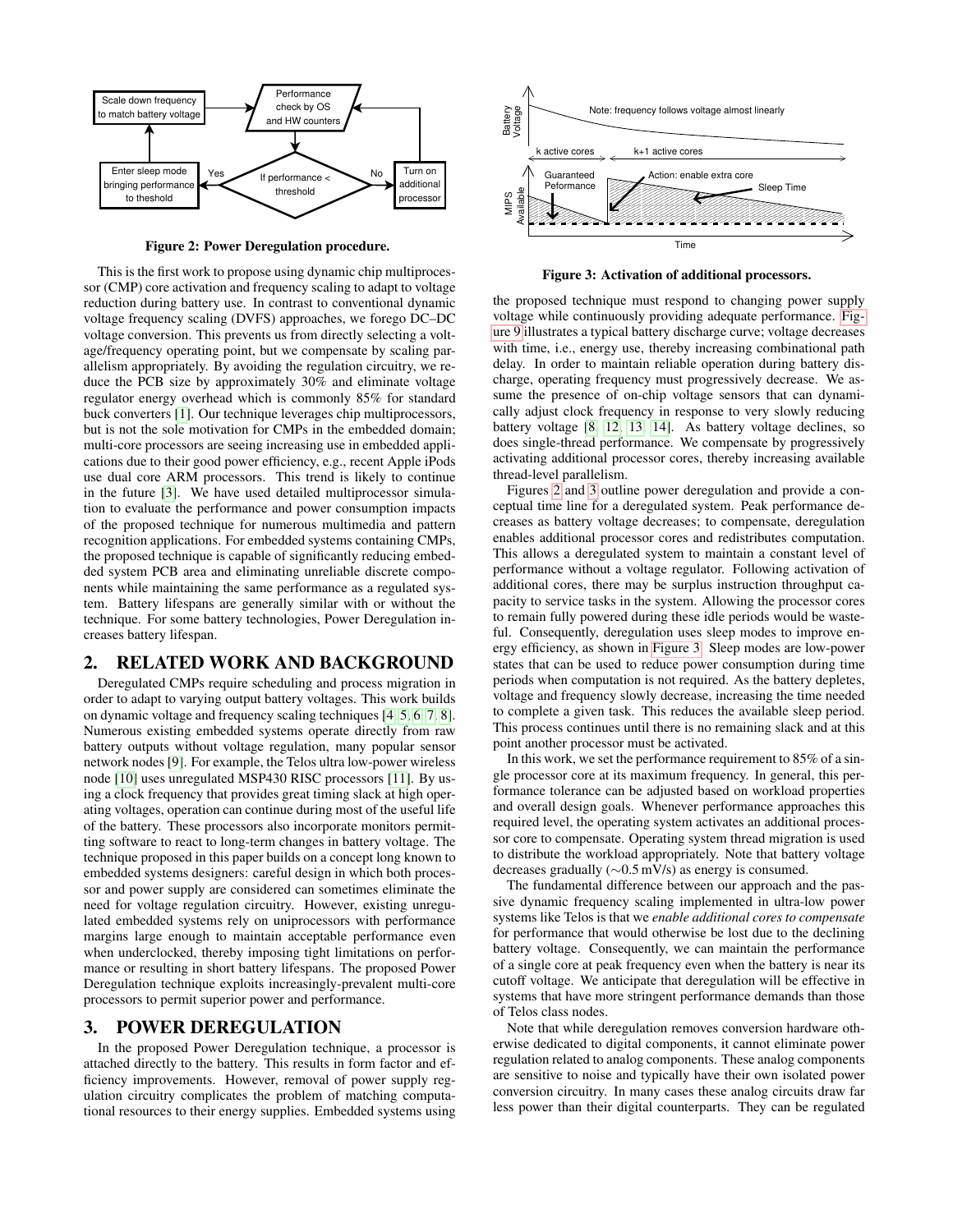with low-profile, integrated linear regulator packages which are not appropriate for processor chips.

Power Deregulation builds on two increasingly-common technologies: (1) dynamic frequency scaling and (2) chip-level multiprocessing. The following sections describe how these contribute to our scheme.

# 3.1 Dynamic Power-Performance Tradeoffs

Deregulated systems take advantage of dynamic frequency scaling (DFS), adapting the processor and operating system to the voltage of the battery instead of using dedicated hardware to control voltage. Although deregulated systems give up the energy efficiency benefits of manipulating voltage level, i.e., DVFS, they do not suffer the conversion inefficiencies of voltage regulators. Deregulated systems benefit from quadratic power improvements as battery voltage naturally decreases. Furthermore, recent work on adaptive resource sizing [\[15,](#page-5-14) [16\]](#page-5-15) is compatible with deregulation and can offer further power reduction without the need of DVFS. Our simulation results indicate that the energy efficiency benefits of eliminating voltage regulation hardware frequently offset the energy efficiency disadvantages of forsaking explicit control over processor voltage.

#### 3.2 Chip Multiprocessors

CMPs offer energy efficiency benefits over uniprocessors. They are already common in general-purpose and embedded computing applications. CMPs are especially suitable for applications with substantial thread-level parallelism, e.g., many multimedia consumer electronics applications. The popular Apple iPod already contains two ARM 7TDMI processors and its software is programmed to use multiple threads. Power Deregulation requires applications exhibiting thread-level parallelism. Given industry trends in consumer electronics and processor architectures, we believe systems and applications appropriate for Power Deregulation will be increasingly common in the future.

#### 3.3 Frequency Scaling and Sleep Mode

At some points during the lifetime of the battery, we can expect the operating voltage to permit a higher frequency of operation than is required for the number of active processors. In these situations, frequency reduction or the use of periodic sleep modes can be used to permit reduction in power consumption while still meeting performance constraints; in this work, we assume periodically entering a low-power sleep mode, e.g., an fixed-rate MPEG codec may periodically encodes multiple frames and then sleep for a short period of time. Sleep modes are valuable because they can reduce static power in addition to dynamic power.

# 3.4 Reliability

It might at first appear that eliminating voltage regulators will render processors susceptible to additional reliability problems. In this section, we examine the impact of Power Deregulation on reliability.

1. Long time scale degradation in battery voltage. Battery output voltage changes at a rate on the order of 0.5 mV/s. As a result, setting the voltage at which frequency change occurs even slightly above the minimal value gives the operating system minutes to preemptively adjust frequency and the number of active cores.

2. I–R drop as a result of changing processor power consumption and hence resistance. The resistance between power and ground resulting from a processor changes as a function of switching activity, frequency, and voltage. Batteries and off-chip power delivery networks have parasitic resistance. This could potentially lead to changes in processor voltage, thereby reducing reliability.

Changes in processor resistance as a result of activating additional cores or changing frequency poses no difficulty because they can be explicitly considered when determining the mapping from battery voltage to processor frequency. However, changes in processor resistance as a result of changing switching activity due to instruction mix heterogeneity, pipeline effects, and cache effects at a particular voltage level must be carefully considered.

Let us consider a fairly conservative case: a nominally 624 MHz, 1.55 V XScale PXA270 processor. The minimum and maximum currents indicated in the datasheet [\[17\]](#page-5-16) are 52.8 mA at 13 MHz and 597 mA at 625 MHz, yielding maximum and minimum resistances of 16.3 Ω and 2.60 Ω. The power delivery network between a voltage regulator and a processor clearly does not have sufficient series parasitic resistance to cause incorrect operation, otherwise the system would fail even with a voltage regulator. We therefore focus our attention on the series parasitic resistance of the battery. Lithium and alkaline AA cells each typically have internal resistances of less than  $150 \text{ mA}$  and a nominal voltage of 1.5 V. Therefore, even under these conservative assumptions, the maximum voltage across the processor changes by at most 68.1 mV as a result of changes to computation power consumption. This is well within the voltage variation tolerance of 410 mV.

3. dI/dt effects. The severity of dI/dt effects depends on the power delivery network between a voltage regulator and processor. Although Power Deregulation removes the power conversion circuitry, it does not worsen processor dI/dt effects for two reasons. First, the most critical impedance in the system is the *LC* tank formed by the chip capacitance and the package inductance. In a conventional system, this is a "near processor" phenomenon that a voltage regulator cannot mitigate because (a) it is electrically distant (i.e., the voltage regulator is on the wrong side of the nettlesome package inductance) and (b) the voltage regulator has a slow response, typically in the 1–10 kHz range [\[18\]](#page-5-17). The problematic resonance peak is often in the 10–100 MHz range. Additional capacitors placed on chip and within the package are the most effective ways of dealing with inductive noise [\[18\]](#page-5-17). We do not propose to eliminate them. Second, the dominant impedances in batteries are capacitive, not inductive [\[19\]](#page-5-18), i.e., their inductance is dampened by very large intrinsic capacitance. In short, removing the power conversion circuitry is unlikely to worsen already-present dI/dt effects or introduce new ones.

From this analysis, it appears that Power Deregulation will not introduce additional reliability problems.

#### 4. METHODOLOGY

This section describes our simulation environment, power model, and the benchmarks used for evaluating the proposed Power Deregulation technique.

# 4.1 Simulation Environment

We use the M5 multiprocessor simulator [\[20\]](#page-5-19). It has been configured to model the DEC Alpha 21164 (EV5) [\[21\]](#page-5-20) and augmented with power models derived from Wattch [\[22\]](#page-5-21). Although M5 has not traditionally been used in the embedded systems domain, there are few other simulators that model chip multiprocessors running unmodified binaries including operating systems and representative multithreaded application workloads. We considered it important to determine the performance and power consumption of real multithreaded programs in the presence of non-ideal aspects of parallelism when evaluating the proposed technique. In order to better model an embedded chip multiprocessor, we configured the simulator performance and power models to correspond to a pipelined in-order processor rather than an aggressive out-of-order processor that M5/Wattch normally model.

While processors implementing the Alpha architecture have been most commonly used in high-performance systems, the basic instruction set architecture is similar to RISC architectures used in low-power embedded systems (e.g., the ARM instruction set).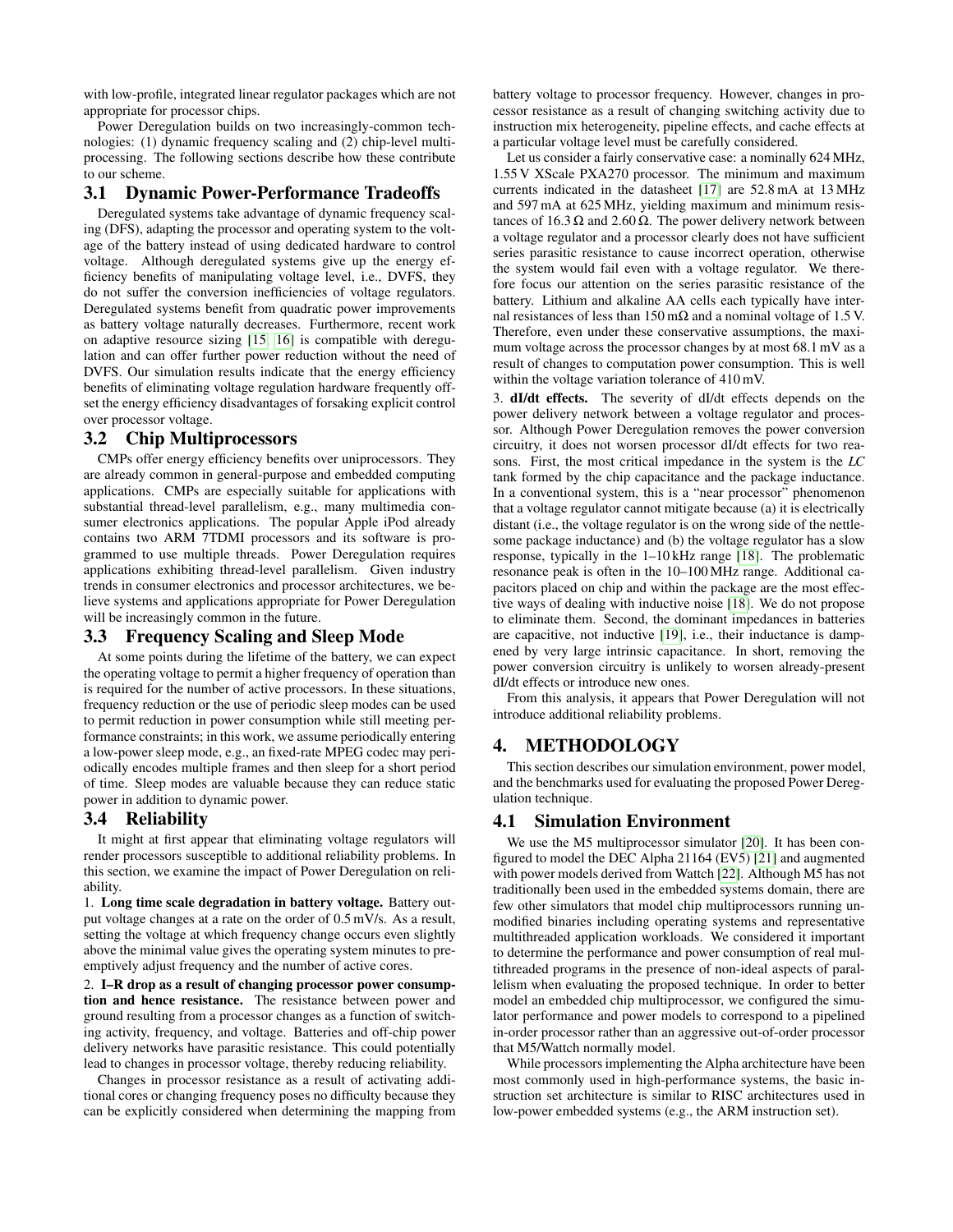

<span id="page-3-0"></span>Figure 4: Relative performance for MPEG-2 decoding.

M5 supports two different simulation modes: simple and detailed. The simple mode supports instruction-level functional simulation and the detailed mode supports cycle-accurate simulation. Our simulation methodology used a hybrid of these modes. We collected performance and power results for representative program phases and configurations using the detailed simulation mode. To compute whole-program execution times, we multiplied by instruction count data collected using the faster simple simulation mode. We collected processor power consumption values for frequencies ranging from 200 MHz to 500 MHz at intervals of 50 MHz. We jointly evaluate our processor and battery models over the lifespan of the battery, during which the battery voltage, and therefore processor frequency, gradually decrease. At each time instant, power consumption and performance values matching the current battery voltage are used.

## 4.2 Power Modeling

Our baseline architecture is an Alpha 21164 processor with a nominal  $V_{DD}$  of 3.3 V at 500 MHz. When Power Deregulation is used, battery voltage determines processor voltage, which in turn constrains frequency:

$$
f = k(V_{DD} - V_{th})^a / V_{DD}
$$
 (1)

We model the effects a discharging battery would have on processor voltage and hence frequency. In addition, we use wellknown equations to model the impact of decreasing voltage and frequency on both dynamic and static processor power consumption. Deregulated systems vary the number of active processor cores over time. Our power and performance models track the impact of activating additional computational resources. In addition, the use of sleep mode also impacts power consumption. Our results account for this by allowing processors to enter sleep mode when their natural performance exceeds the level required by an application due to discontinuities in performance resulting from the activation of additional processors.

M5 runs Alpha binaries on an unmodified Linux kernel. Consequently, we are currently restricted to using multithreaded benchmarks that were portable enough to be built for the Alpha architecture using a gcc cross compiler. We were able to compile a subset of the ALPBench [\[23\]](#page-5-22) and MediaBench [\[24\]](#page-5-23) suites. MSSG MPEG-2 encoder and decoder [\[25\]](#page-5-24) (MPGenc and MPGdec) from ALPBench [\[26\]](#page-5-25) are multithreaded applications that benefit greatly from additional processor cores. On the other hand, some of the MediaBench applications benefit less from additional cores, e.g., G721 voice compression, EPIC image compression, and ADPCM.

#### 5. EXPERIMENTAL RESULTS

This section describes the evaluation of the performance and power consumption impacts of Power Deregulation.

#### 5.1 Performance Evaluation

[Figure 4](#page-3-0) shows the relative performance of the MPEG decoding benchmark (MPGdec) at several frequencies. The lighter lines



<span id="page-3-1"></span>Figure 5: Power consumption of MPGdec based on transition points in [Figure 4.](#page-3-0)



<span id="page-3-2"></span>Figure 6: Parallelization efficiency of benchmarks.

represent the impact of decreasing frequency on performance for a constant number of processors. Power Deregulation activates additional processors when the performance drops below a threshold, it has the effect of incrementally activating processors as battery voltage declines. The "ideal" curves in Figures [4](#page-3-0) and [5](#page-3-1) illustrate this trend. These figures indicate that performance gains from adding processors are non-uniform; the incremental gain from an additional processor depends on the application and the number processors that are already available. Note that both regulated and deregulated systems maintain the same levels of performance.

# 5.2 Impact on Overall Power Dissipation

[Figure 5](#page-3-1) shows the variation of power consumption during the lifetime of the battery. The "ideal" curve follows a saw-tooth pattern similar to [Figure 4.](#page-3-0) One important difference is that the power cost of stepping up the number of cores is predictable while the performance benefit of enabling additional cores is irregular. This is due largely to the parallelization efficiency of the algorithms on the available number of processor cores. [Figure 6](#page-3-2) illustrates parallelization efficiency for all benchmarks running on one to four cores. Some benchmarks, including MPGenc, EPIC, and unEPIC have high efficiencies for four-core configurations. Other benchmarks, including MPGdec, ADPCMenc, and G721enc/dec have lower efficiencies. We will illustrate this concept via a comparison between two benchmarks: MPGenc and MPGdec. [Figure 7](#page-4-1) illustrates the impact of decreasing voltage and frequency, and compensating by increasing the number of active processors, on performance per Watt. The y-axis shows the performance per Watt normalized to the value at 3.3 V. This figure indicates that MPGenc gets more benefit from additional processor cores than MPGdec.

Note that when current voltage and number of processors permit a performance exceeding the required level, sleep mode is used to reduce power consumption while still meeting performance requirements. Many of our target applications are fixed-rate media processing programs. We can therefore transition to a sleep mode as soon as all the tasks for the next deadline have been completed. In [Figure 8,](#page-4-2) we plot power consumption adjusted for use of sleep modes. The average power consumption is nearly constant for MP-Genc due to its ability to exploit additional cores. In contrast, the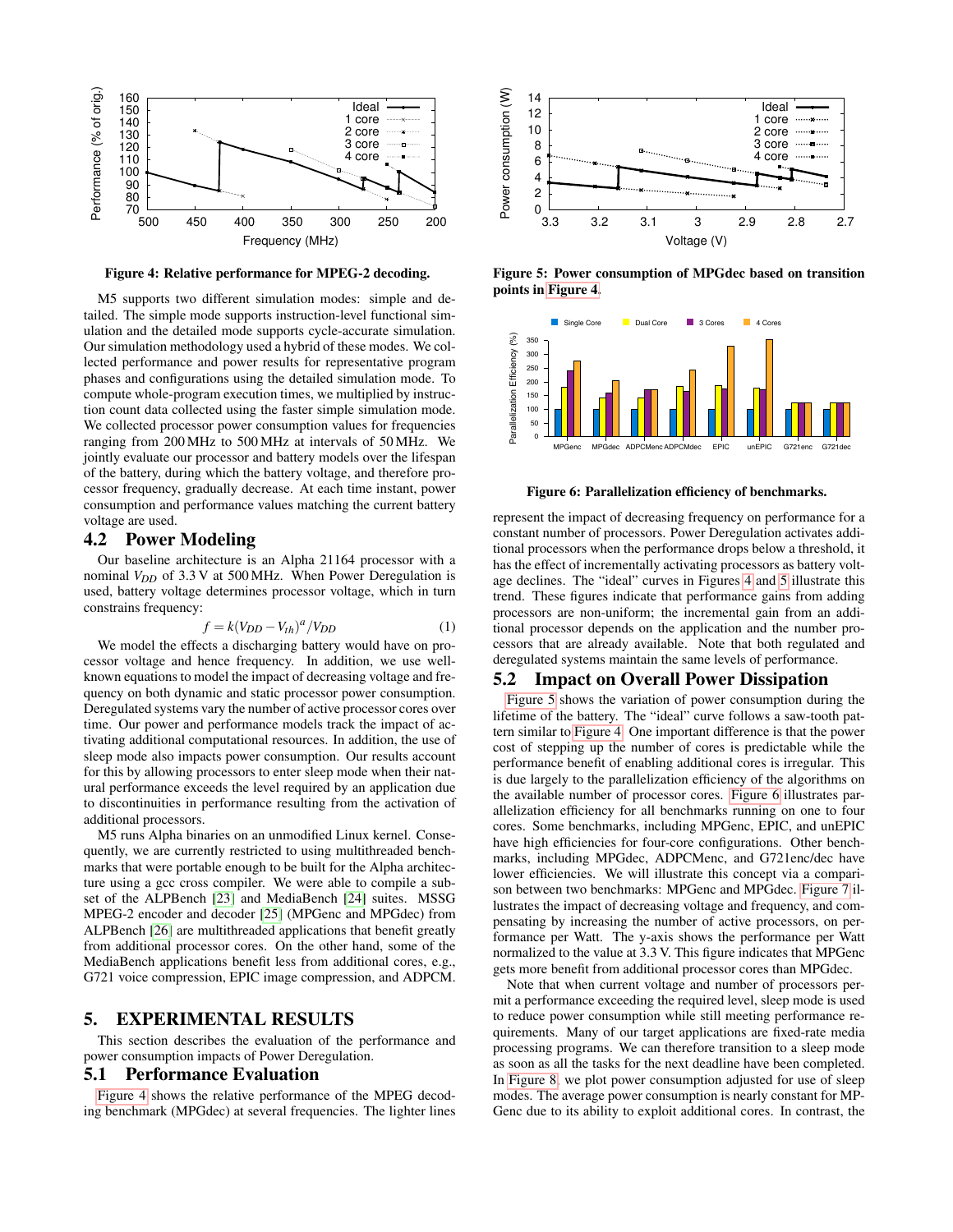

<span id="page-4-1"></span>Figure 7: Relative performance per Watt.



<span id="page-4-2"></span>Figure 8: Total power consumption using sleep mode.

power consumption of MPGdec sometimes increases when additional cores are activated as a result of its poorer parallelization efficiency.

## 5.3 Battery Lifespan

This section compares the battery lifespan of a conventional regulated system and a system using the proposed technique. We have built a power consumption dependent time marching battery voltage simulator based on the discharge curves in the literature for a number of battery technologies, including lithium, lithium ion, liquid organic, and nickel-metal hydride batteries [\[27,](#page-5-26) [28\]](#page-5-27). Specifically, our models predict output battery voltage as a function of time under a time-varying current load. As the load drains the battery, the output voltage is decreased following the discharge curves in [\[27\]](#page-5-26) until the battery reaches its cutoff voltage and can no longer supply energy. We use these models to evaluate battery lifetime and the energy-efficiency of Power Deregulation. For the regulated system, we assumed 85% conversion efficiency [\[1\]](#page-5-0). [Figure 9](#page-4-0) shows the battery discharge curves resulting from MPGenc and MPGdec benchmarks running on both regulated and Power Deregulated systems when a lithium battery is used. Power Deregulation substantially improves the battery lifespan of the MPEGdec application. The battery lifespan for MPGdec is not significantly affected by Power Deregulation. Note that the deregulated system has considerably lower bulk, weight, and PCB area. Whether Power Deregulation increases or decreases battery lifespan depends on the match between battery technology discharge curve and processor operating voltage range.

The effectiveness of Power Deregulation depends on the parallelism efficiency of applications. The main difference between the two applications shown, MPGdec and MPGenc, is the amount of performance gained when the second processor is activated. [Fig](#page-3-2)[ure 6](#page-3-2) shows that MPGenc has a 174% boost in parallelism efficiency when the second processor is activated while MPGdec only gained 143%. [Figure 10](#page-4-3) illustrates the voltage discharge curves for the two applications running on an  $LiMnO<sub>2</sub>$  battery as a function of time. This figure shows that this influences the amount of energy consumed after the second processor is enabled, which determines to time required for performance to drops to 85%, requiring that the



<span id="page-4-0"></span>Figure 9: Voltage curves for  $LimO<sub>2</sub>$  battery.



#### <span id="page-4-3"></span>Figure 10: Battery lifetime comparison for MPGenc and MPGdec for both deregulated and various regulated systems with buck-boost converters for  $LiMnO<sub>2</sub>$  battery.

third processor be enabled. At 2.8 V, MPGdec requires three processors in order to meet performance requirements while MPGenc requires only two. This explains why MPGenc can operate longer than MPEGdec when using the same type of battery.

[Table 1](#page-5-28) compares the battery lifetimes of a Power Deregulated system with two types of regulated systems: one with a buck-boost converter and another with a buck converter. We use 85% conversion efficiency [\[1\]](#page-5-0) for dedicated regulators. The minimum buckboost input voltage is 0.8 V, enabling full use of battery energy. In our work, we assume that the processors can only operate within an input voltage range of 3.3 V to 2.55 V.

A system using a buck converter or Power Deregulated can only extract from 30% to 85% of the battery energy before reaching the minimum processor voltage, depending on the battery technology. Numerous battery technologies are considered, the discharge curves for which are shown in [Figure 11.](#page-5-29) The effectiveness of Power Deregulation depends on the discharge curve of the battery technology in use. When a battery technology has a plateau in its discharge curve and the deregulated system has high performance per Watt at the plateau voltage, it will tend to outperform both buck and buck-boost regulation. For the batteries in [Table 1](#page-5-28) and [Figure 11,](#page-5-29) we used the same energy quantity for each battery technology and the highest four lifetimes were all achieved with Power Deregulation. This implies that, given the ability to select a battery technology with an appropriate discharge curve, Power Deregulation has the potential to increase battery lifespan over buck-boost conversion in addition to permitting more compact embedded systems. Power Deregulation outperformed buck converters in all cases. However, Power Deregulation can only permit long battery lifespans when the operating voltage range of the processor is well-matched with the discharge curve of the battery.

#### 6. CONCLUSION AND FUTURE WORK

Power Deregulation eliminates dedicated voltage regulation circuitry. It reduces frequency to compensate for decreasing battery